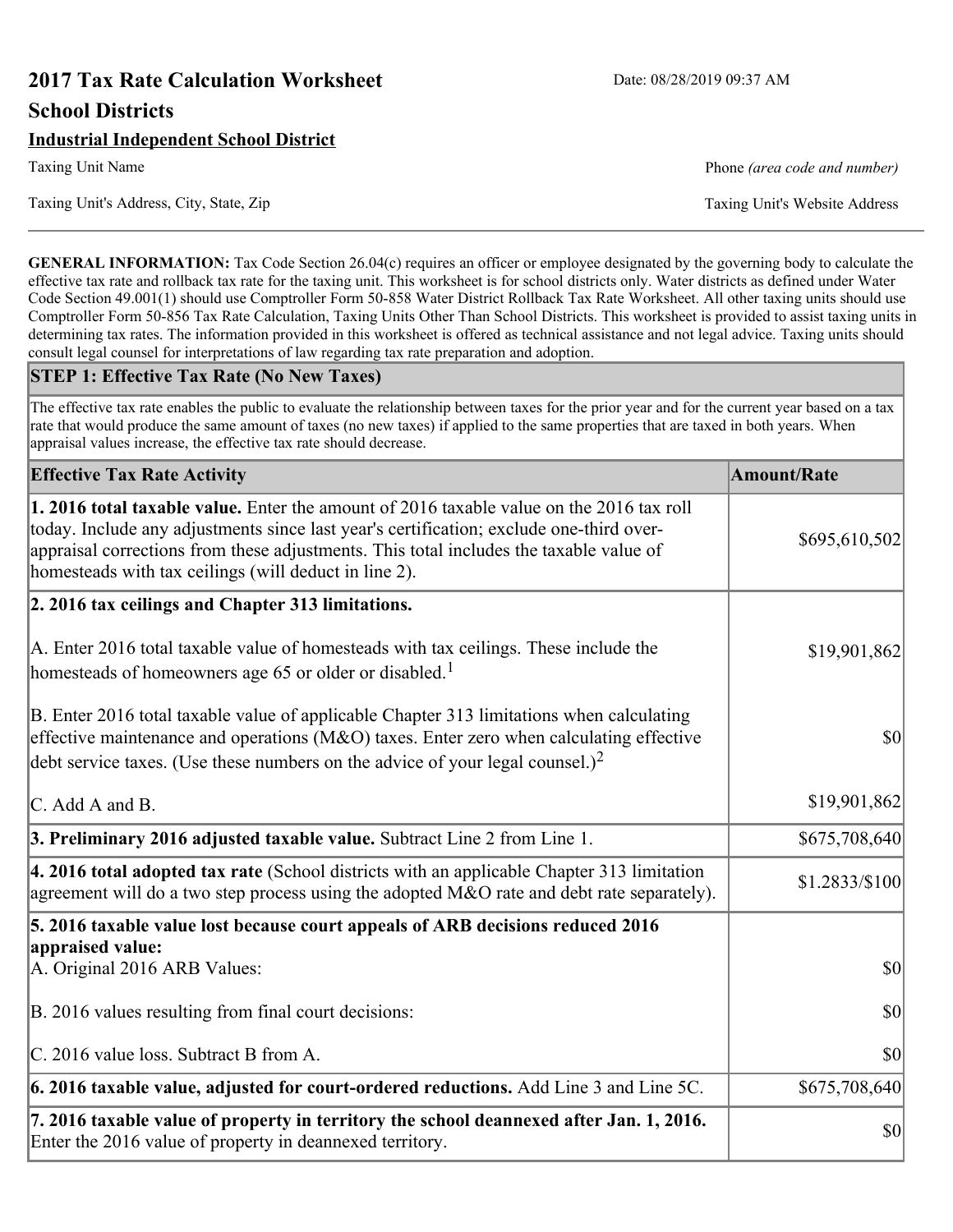| 8. 2016 taxable value lost because property first qualified for an exemption in 2017.<br>Note that lowering the amount or percentage of an existing exemption does not create a new<br>exemption or reduce taxable value. If the school district increased an original exemption, use<br>the difference between the original exempted amount and the increased exempted amount.<br>Do not include value lost due to freeport or goods-in-transit exemptions. |               |
|--------------------------------------------------------------------------------------------------------------------------------------------------------------------------------------------------------------------------------------------------------------------------------------------------------------------------------------------------------------------------------------------------------------------------------------------------------------|---------------|
| A. Absolute exemptions. Use 2016 market value:                                                                                                                                                                                                                                                                                                                                                                                                               | \$600         |
| B. Partial exemptions. 2017 exemption amount or 2017 percentage exemption times 2016<br>value:                                                                                                                                                                                                                                                                                                                                                               | \$2,381,118   |
| C. Value loss: Add A and B.                                                                                                                                                                                                                                                                                                                                                                                                                                  | \$2,381,718   |
| 9. 2016 taxable value lost because property first qualified for agricultural appraisal (1-<br>d or 1-d-1), timber appraisal, recreational/scenic appraisal or public access airport<br>special appraisal in 2017. Use only properties that qualified in 2017 for the first time; do<br>not use properties that qualified in 2016.                                                                                                                            |               |
| A. 2016 market value:                                                                                                                                                                                                                                                                                                                                                                                                                                        | \$7,980       |
| B. 2017 productivity or special appraised value:                                                                                                                                                                                                                                                                                                                                                                                                             | \$0           |
| C. Value loss. Subtract B from A.                                                                                                                                                                                                                                                                                                                                                                                                                            | \$7,980       |
| 10. Total adjustments for lost value. Add Lines 7, 8C and 9C.                                                                                                                                                                                                                                                                                                                                                                                                | \$2,389,698   |
| 11. 2016 adjusted taxable value. Subtract Line 10 from Line 6.                                                                                                                                                                                                                                                                                                                                                                                               | \$673,318,942 |
| <b>12. Adjusted 2016 taxes.</b> Multiply Line 4 by Line 11 and divide by \$100.                                                                                                                                                                                                                                                                                                                                                                              | \$8,640,701   |
| 13. Taxes refunded for years preceding tax year 2016. Enter the amount of taxes refunded<br>by the district for tax years preceding tax year 2016. Types of refunds include court<br>decisions, corrections and payment errors. Do not include refunds for tax year 2016. This<br>line applies only to tax years preceding tax year 2016.                                                                                                                    | \$25,198      |
| 14. Adjusted 2016 taxes with refunds. Add Lines 12 and 13.                                                                                                                                                                                                                                                                                                                                                                                                   | \$8,665,899   |
| 15. Total 2017 taxable value on the 2017 certified appraisal roll today. This value<br>includes only certified values and includes the total taxable value of homesteads with tax<br>ceilings (will deduct in Line 17). These homesteads include homeowners age 65 or older or<br>disabled.                                                                                                                                                                  |               |
| A. Certified values only: <sup>3</sup>                                                                                                                                                                                                                                                                                                                                                                                                                       | \$758,172,858 |
| <b>B. Pollution control and energy storage exemption:</b> Deduct the value of property<br>exempted for the current tax year for the first time as pollution control or energy storage<br>system property:                                                                                                                                                                                                                                                    | $\delta$ -0   |
|                                                                                                                                                                                                                                                                                                                                                                                                                                                              | \$758,172,858 |
| <b>C. Total value.</b> Subtract B from A.                                                                                                                                                                                                                                                                                                                                                                                                                    |               |
| 16. Total value of properties under protest or not included on certified appraisal roll.                                                                                                                                                                                                                                                                                                                                                                     |               |
| A. 2017 taxable value of properties under protest. The chief appraiser certifies a list of                                                                                                                                                                                                                                                                                                                                                                   |               |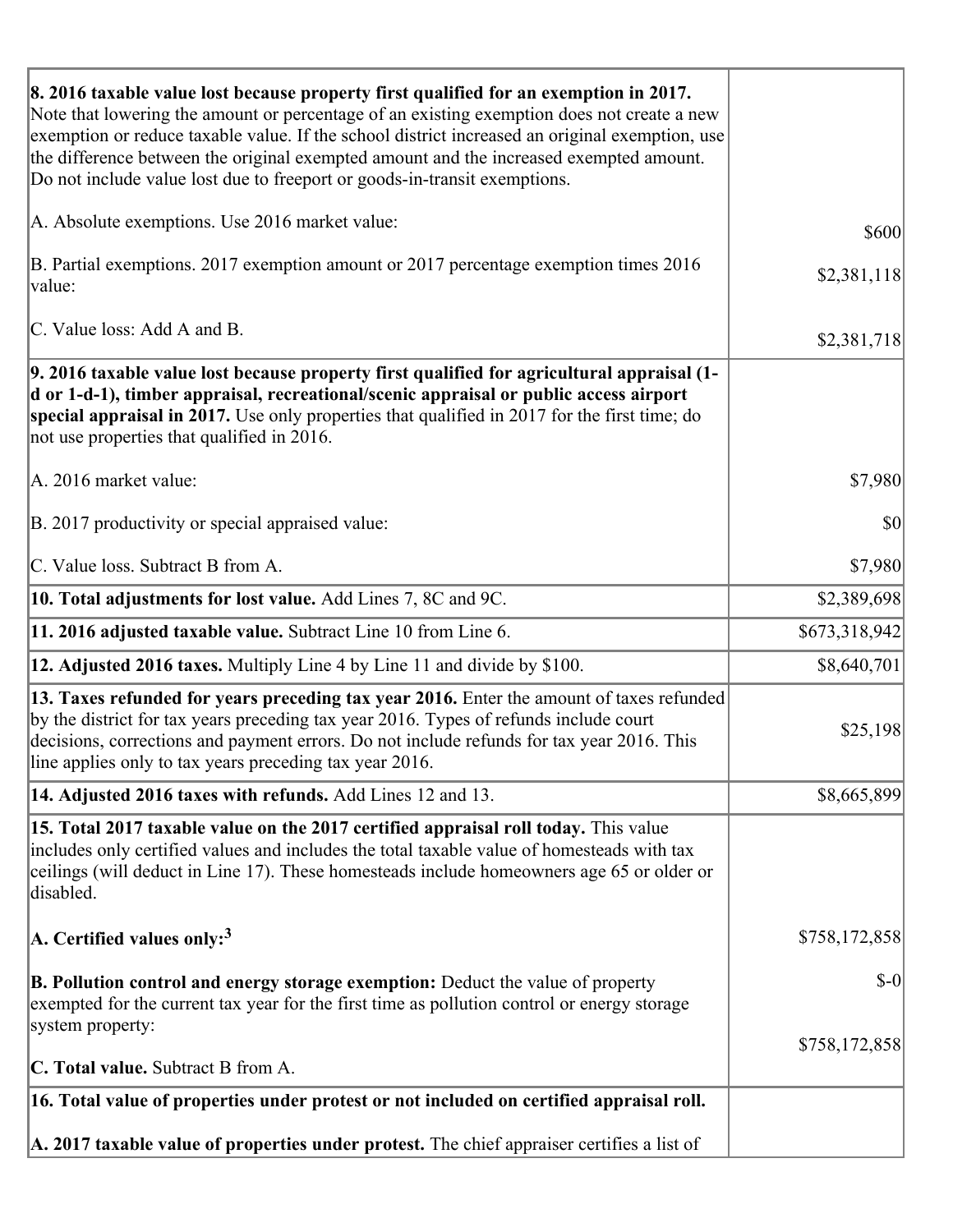| properties still under ARB protest. The list shows the appraisal district's value and the<br>taxpayer's claimed value, if any, or an estimate of the value if the taxpayer wins. For each of<br>the properties under protest, use the lowest of these values. Enter the total value.                                                                                                                                                                                                                                                                                                                                                                                                                      | \$1,363,880    |
|-----------------------------------------------------------------------------------------------------------------------------------------------------------------------------------------------------------------------------------------------------------------------------------------------------------------------------------------------------------------------------------------------------------------------------------------------------------------------------------------------------------------------------------------------------------------------------------------------------------------------------------------------------------------------------------------------------------|----------------|
| B. 2017 value of properties not under protest or included on certified appraisal roll.<br>The chief appraiser gives school districts a list of those taxable properties that the chief<br>appraiser knows about, but are not included in the appraisal roll certification. These<br>properties are not on the list of properties that are still under protest. On this list of<br>properties, the chief appraiser includes the market value, appraised value and exemptions for<br>the preceding year and a reasonable estimate of the market value, appraised value and<br>exemptions for the current year. Use the lower market, appraised or taxable value (as<br>appropriate). Enter the total value. | <b>\$0</b>     |
| C. Total value under protest or not certified: Add A and B.                                                                                                                                                                                                                                                                                                                                                                                                                                                                                                                                                                                                                                               | \$1,363,880    |
| 17. 2017 tax ceilings and Chapter 313 limitations.<br>A. Enter 2017 total taxable value of homesteads with tax ceilings. These include the<br>homesteads of homeowners age 65 or older or disabled. <sup>4</sup>                                                                                                                                                                                                                                                                                                                                                                                                                                                                                          | \$22,329,460   |
| B. Enter 2017 total taxable value of applicable Chapter 313 limitations when<br>calculating effective M&O taxes. Enter zero when calculating effective debt service taxes.<br>(Use these numbers on the advice of your legal counsel.) <sup>5</sup>                                                                                                                                                                                                                                                                                                                                                                                                                                                       | $ 10\rangle$   |
| C. Add A and B.                                                                                                                                                                                                                                                                                                                                                                                                                                                                                                                                                                                                                                                                                           | \$22,329,460   |
| 18. 2017 total taxable value. Add Lines 15C and 16C. Subtract Line 17C.                                                                                                                                                                                                                                                                                                                                                                                                                                                                                                                                                                                                                                   | \$737,207,278  |
| 19. Total 2017 taxable value of properties in territory annexed after Jan. 1, 2016.<br>Include both real and personal property. Enter the 2017 value of property in territory<br>annexed by the school district.                                                                                                                                                                                                                                                                                                                                                                                                                                                                                          | \$0            |
| 20. Total 2017 taxable value of new improvements and new personal property located<br>in new improvements. New means the item was not on the appraisal roll in 2016. New<br>additions to existing improvements may be included if the appraised value can be<br>determined. New personal property in a new improvement must have been brought into the<br>school district after Jan. 1, 2016, and be located in a new improvement.                                                                                                                                                                                                                                                                        | \$8,930,347    |
| 21. Total adjustments to the 2017 taxable value. Add Lines 19 and 20.                                                                                                                                                                                                                                                                                                                                                                                                                                                                                                                                                                                                                                     | \$8,930,347    |
| $ 22.2017$ adjusted taxable value. Subtract Line 21 from Line 18.                                                                                                                                                                                                                                                                                                                                                                                                                                                                                                                                                                                                                                         | \$728,276,931  |
| <b>23. 2017 effective tax rate.</b> Divide Line 14 by Line 22 and multiply by \$100.                                                                                                                                                                                                                                                                                                                                                                                                                                                                                                                                                                                                                      | \$1.1899/\$100 |
| 24. 2017 effective tax rate for ISDs with Chapter 313 Limitations. Add together the<br>effective tax rates for M&O and debt service for those school districts that participate in an<br>applicable Chapter 313 limitations agreement.                                                                                                                                                                                                                                                                                                                                                                                                                                                                    | \$0.0000/\$100 |
|                                                                                                                                                                                                                                                                                                                                                                                                                                                                                                                                                                                                                                                                                                           |                |

<sup>&</sup>lt;sup>1</sup>Tex. Tax Code Section  $26.012(14)$ 

<sup>&</sup>lt;sup>2</sup>Tex. Tax Code Section 26.012(6)

 $3$ Tex. Tax Code Section 26.012(6)

 ${}^{4}$ Tex. Tax Code Section 26.012(6)(A)(i)

 ${}^{5}$ Tex. Tax Code Section 26.012(6)(A)(ii)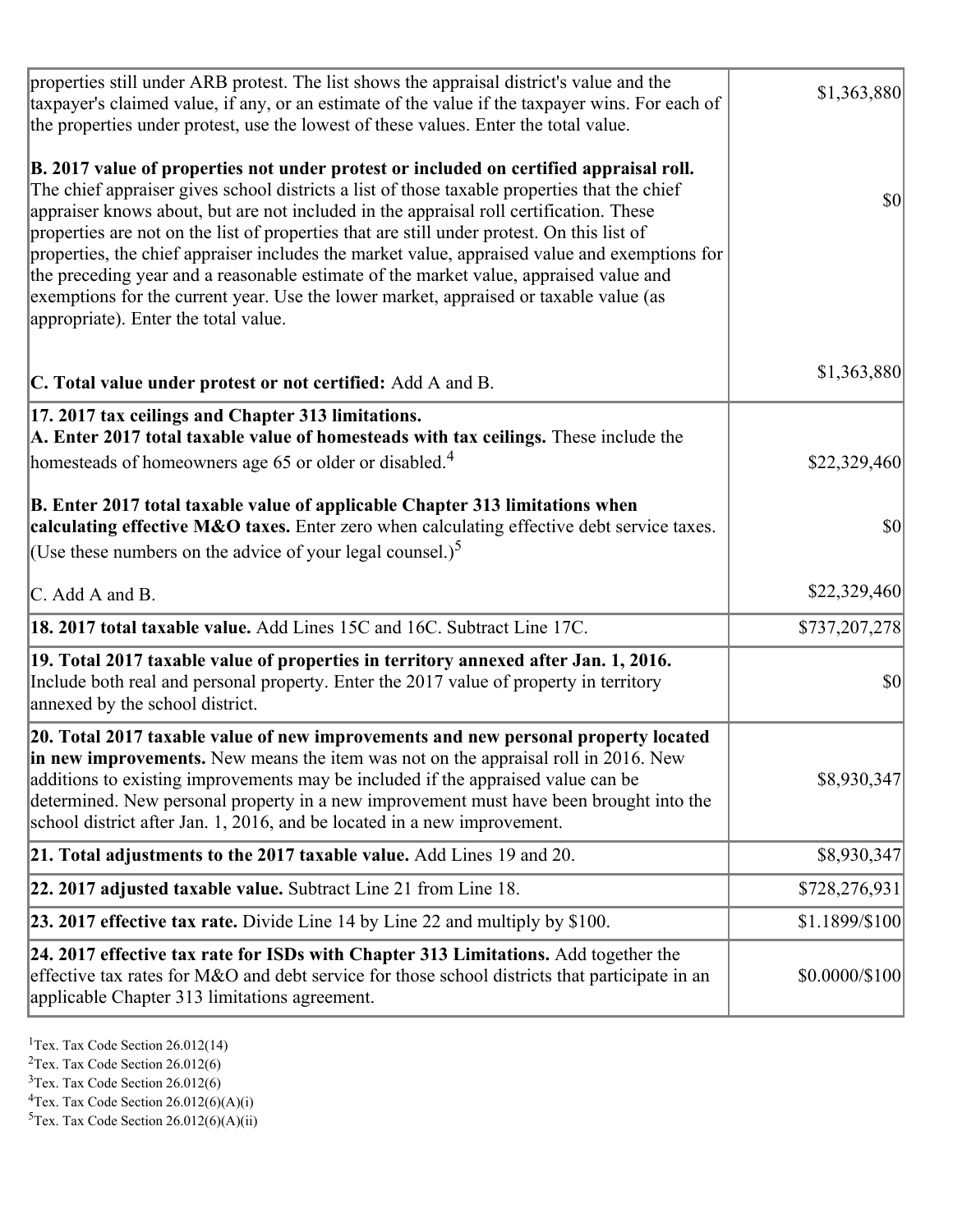## **STEP 2: Rollback Tax Rate**

Most school districts calculate a rollback tax rate that is split into two separate rates:

- 1. **Maintenance and Operations (M&O):** School districts must use the lesser amount of the following methods to calculate the M&O rate:
	- Four cents (\$0.04) PLUS current year's compression rate multiplied by \$1.50 (usually \$1) PLUS any additional cents approved by voters at a 2006 or subsequent rollback election; OR
	- Current year $i/\frac{1}{2}$ s compression rate multiplied by six cents (usually four cents) PLUS effective M&O rate which includes school formula funding calculations.<sup>6</sup>
- 2. **Debt:** The debt tax rate includes the debt service necessary to pay the school district's debt payments in the coming year. This rate accounts for principal and interest on bonds and other debt secured by property tax revenue.

In most cases the rollback tax rate exceeds the effective tax rate, but occasionally decreases in a school district's debt service will cause the effective tax rate to be higher than the rollback tax rate.

| <b>Rollback Tax Rate Activity</b>                                                                                                                                                                                                                                                                                                                                       | <b>Amount/Rate</b> |
|-------------------------------------------------------------------------------------------------------------------------------------------------------------------------------------------------------------------------------------------------------------------------------------------------------------------------------------------------------------------------|--------------------|
| 25. Maintenance and operations (M&O) tax rate. Enter \$1.50 OR the 2005 adopted<br>M&O rate if voters approved a rate higher than \$1.50.                                                                                                                                                                                                                               | \$1.5000/\$100     |
| $26.$ Multiply line 25 times $0.6667$                                                                                                                                                                                                                                                                                                                                   | \$1.0000/\$100     |
| 27. 2017 rollback M&O rate. Use the lesser of the M&O rate as calculated in Tax Code<br>Section 26.08(n)(2)(A) and (B).                                                                                                                                                                                                                                                 | \$1.1700/\$100     |
| 28. Total 2017 debt to be paid with property tax revenue.<br>Debt means the interest and principal that will be paid on debts that:<br>$(1)$ Are paid by property taxes,<br>$(2)$ Are secured by property taxes,<br>$(3)$ Are scheduled for payment over a period longer than one year, and<br>$(4)$ Are not classified in the school district's budget as M&O expenses |                    |
| A. Debt includes contractual payments to other school districts that have incurred debt on<br>behalf of this school district, if those debts meet the four conditions above. Include only<br>amounts that will be paid from property tax revenue. Do not include appraisal district budget<br>payments. Enter debt amount:                                              | \$1,394,728        |
| B. Subtract unencumbered fund amount used to reduce total debt.                                                                                                                                                                                                                                                                                                         | $ 10\rangle$       |
| C. Subtract state aid received for paying principal and interest on debt for facilities through<br>the existing debt allotment program and/or instructional facilities allotment program.                                                                                                                                                                               | $ 10\rangle$       |
| D. Adjust debt: Subtract B and C from A.                                                                                                                                                                                                                                                                                                                                | \$1,394,728        |
| 29. Certified 2016 excess debt collections. Enter the amount certified by the collector.                                                                                                                                                                                                                                                                                | $ 10\rangle$       |
| <b>30. Adjusted 2017 debt.</b> Subtract line 29 from line 28D.                                                                                                                                                                                                                                                                                                          | \$1,394,728        |
| 31. Certified 2017 anticipated collection rate. Enter the rate certified by the collector. If<br>the rate is 100 percent or greater, enter 100 percent.                                                                                                                                                                                                                 | 98.00%             |
| 32. 2017 debt adjusted for collections. Divide line 30 by line 31.                                                                                                                                                                                                                                                                                                      | \$1,423,192        |
| 33. 2017 total taxable value. Enter amount on line 18.                                                                                                                                                                                                                                                                                                                  | \$737,207,278      |
| 34. 2017 debt tax rate. Divide line 32 by line 33 and multiply by $$100$ .                                                                                                                                                                                                                                                                                              | \$0.1930/\$100     |
| 35. 2017 rollback tax rate. Adds lines 27 and 34.                                                                                                                                                                                                                                                                                                                       | $$1.3630/\$100$    |